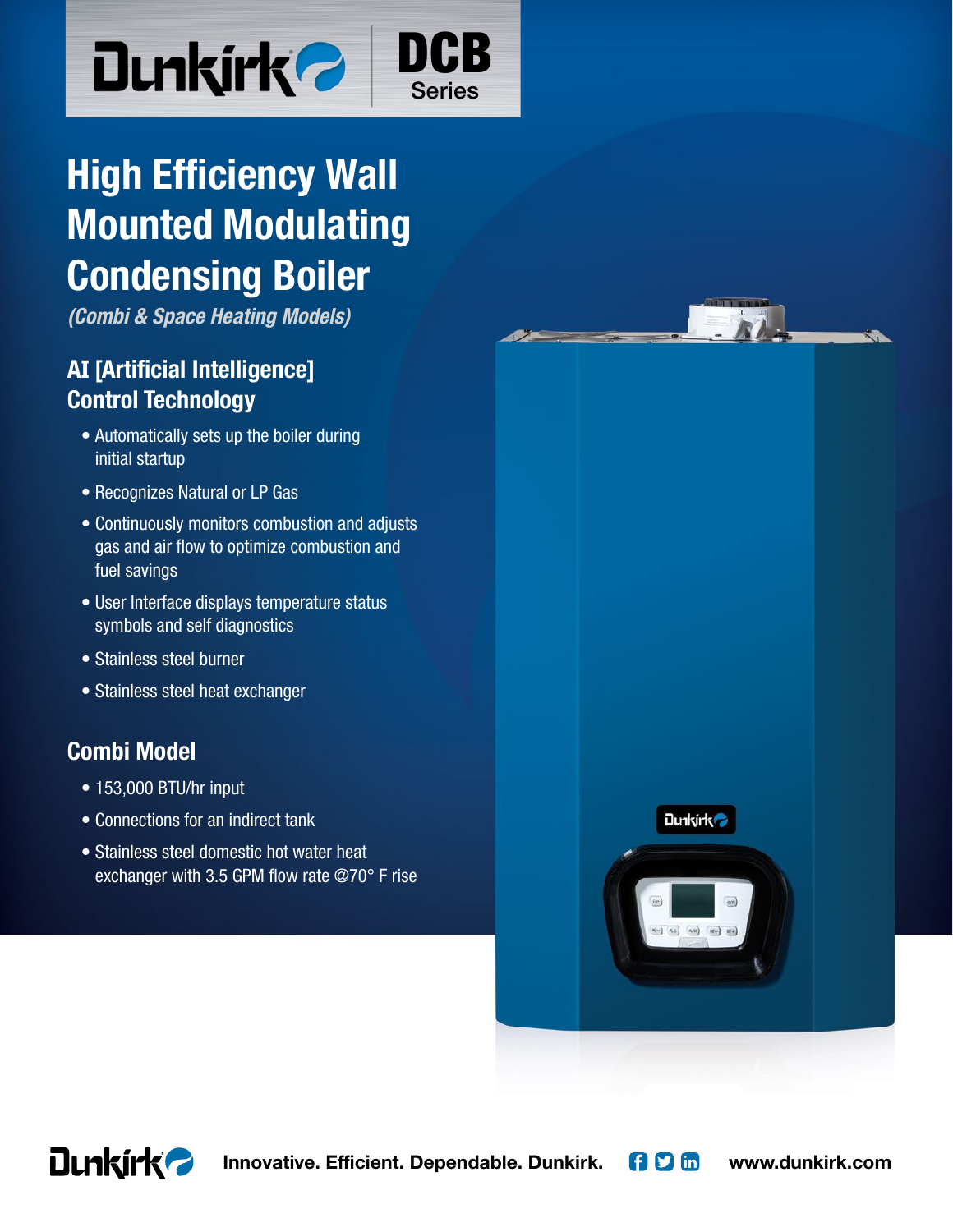



## **Finnovative.**

## **Dunkirk [Artificial Intelligence] Control Technology…**

The Dunkirk DCB High Efficiency Condensing Boiler uses **[AI]** Control Technology. The **[AI]** Control self commissions and continuously calibrates to ensure maximum efficiency at all times. The DCB boiler is the clear choice for consumers looking for the next level in innovative technology.

The **[AI]** control measures water temperature, flue gas temperature, and pressure that can impact the boiler operation and CO levels. The **[AI]** control will automatically shut down operation should these values exceed normal operating levels. This provides added protection for you and your family.

Here at Dunkirk, we pride ourselves on safety. Though the **[AI]** control monitors CO levels and acts accordingly, it is not a replacement for a CO Detector in your home.

**Efficient.** Modulation Ratio (7:1 DHW mode, 5.7:1 Heating mode)

**[AI]** Control automatically modulates the gas input to the burner. During times when the domestic hot water or heating demand is high, the control increases the amount of gas in order to meet the requirement. During times when the load demand is less, the **[AI]** control decreases the gas input to only use the amount of fuel necessary.

The DCC Combi model adjusts the firing rate from a high of 153 MBH, down to a low of 22 MBH during a call for DHW. During a call for central heating, both the DCC and the DCB models adjust the firing rate from a high of 126 MBH down to a low of 22 MBH.

**[AI]** modulation saves energy by reducing the amount of gas used. Homeowners enjoy comfort, energy savings, and lower utility bills! By automatically modulating the gas input to the heating level that is needed, the boiler system operates at optimum efficiency, resulting in savings for you.



# Control Display

- Digital Control with Graphic Display
- Boiler Status
- Temperature Display
- Diagnostics
- Automatically Adjusts for Fuel Type and Continuous Calibration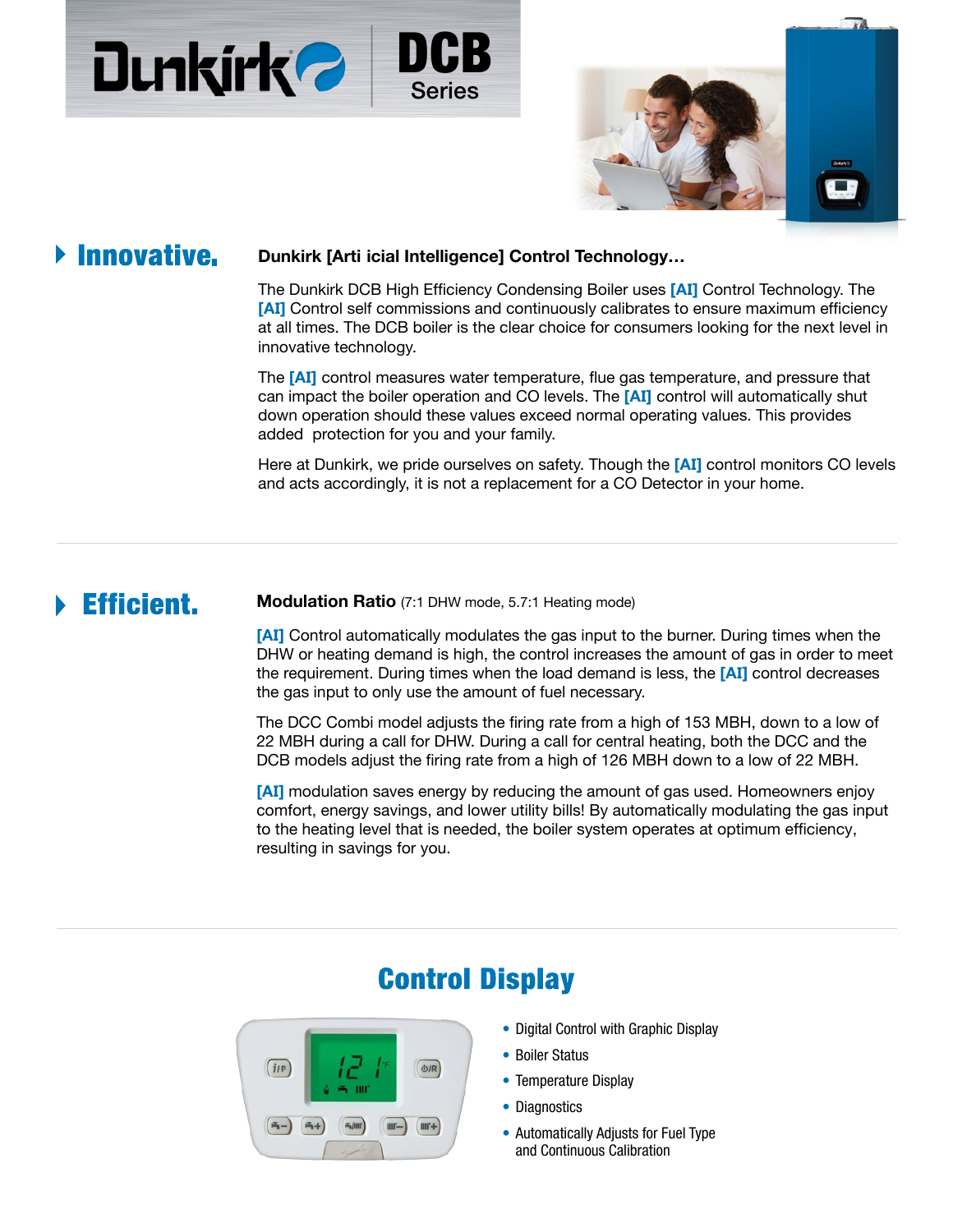# **The DCB is an** *Intelligent Condensing approach* **to residential heat and domestic hot water.**

## **Dunkirk<sup>2</sup> DCB**

## **Combi Model Combi Model Heating Only Model**



Our **[AI]** control technology is programmed to recognize an Indirect Tank. Dunkirk H2O Indirect Hot Water Heaters are available in 30 to 115 gallon capacities and feature 316L stainless steel construction and top connections for an easy installation.

**Boiler Water OUT** | **Boiler Water IN** 

Tk.

**Heating System Return**

**DHW Inlet and Outlet**

**Heating System Return**



Combustion Air for Optional 2-Pipe Venting

### **Bottom of Boiler - Heating Only Model**

3/4" Heating System Supply Connection 1 ⁄2" Condensate Drain Connection

3/4" Gas Inlet Connection and Shutoff Valve

3/4" Heating System/ Indirect Tank Return Connection

3/4" Heating Outlet to Indirect Tank

### **Bottom of Boiler - Combi Model**



The piping connections on the boiler are all straight thread and not tapered. The required adapters are supplied with the boiler for field installation.

**The DCB is the ideal choice for efficiency, affordability, and reliability for domestic hot water applications.**